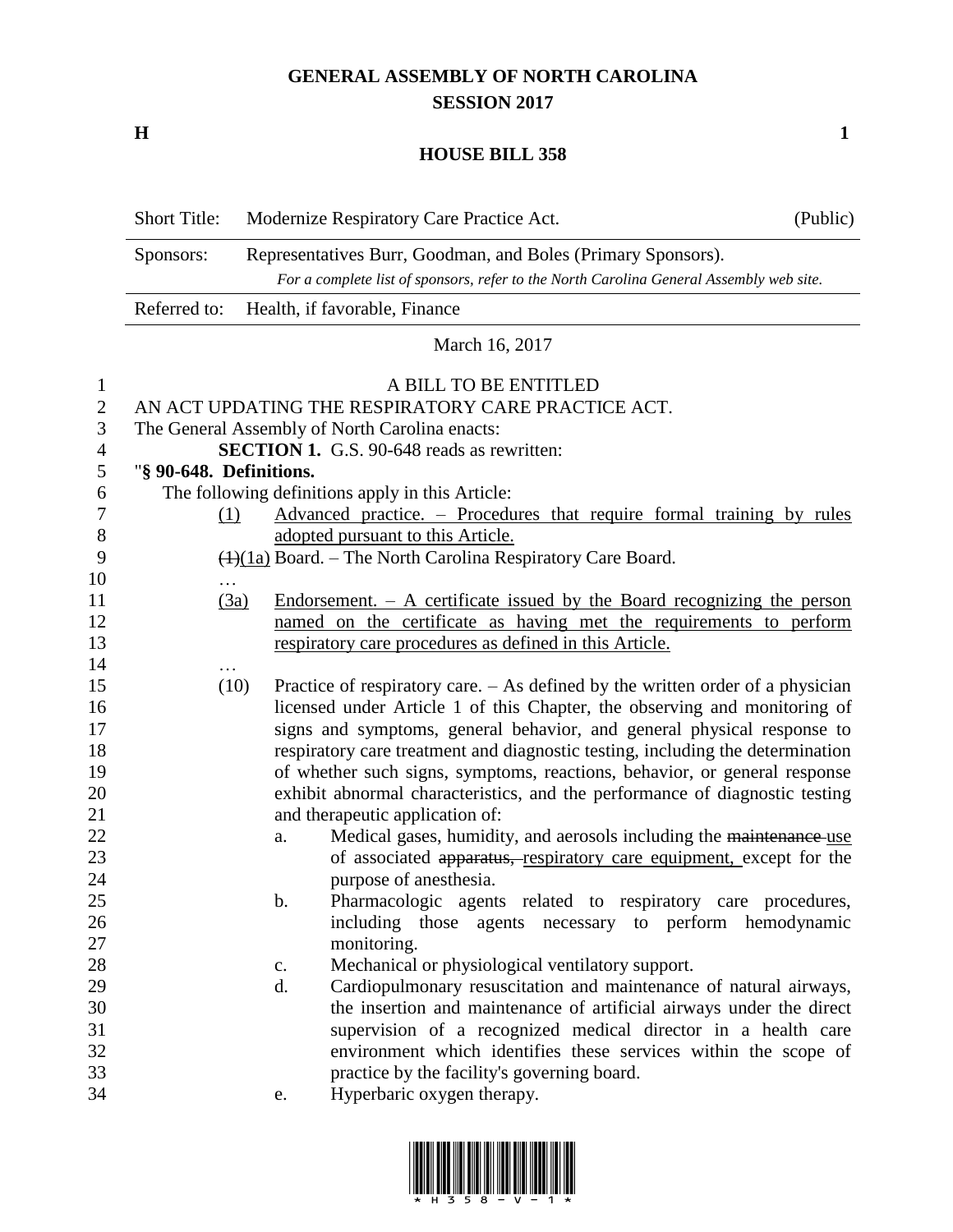|                      | <b>General Assembly Of North Carolina</b>                                                                                                                                                                                                                                                                                                                                                                                                                                               | <b>Session 2017</b> |
|----------------------|-----------------------------------------------------------------------------------------------------------------------------------------------------------------------------------------------------------------------------------------------------------------------------------------------------------------------------------------------------------------------------------------------------------------------------------------------------------------------------------------|---------------------|
|                      | f.<br>New and innovative respiratory care and related support activities in<br>appropriately identified environments and under the training and<br>practice guidelines established by the American Association of<br>Respiratory Care.<br>The term also means the interpretation and implementation of a<br>physician's written or verbal order pertaining to the acts described in<br>this subdivision.                                                                                |                     |
| (13)                 | Support activities. – Procedures-Tasks that do not require formal academic<br>training, including the delivery, setup, and routine maintenance and repair of<br>apparatus. respiratory care equipment. The term also includes giving<br>instructions on the use, fitting, and application of apparatus, respiratory care<br>include<br>therapeutic<br>does<br>but<br>not<br>equipment,<br>assessment.assessment for an individual patient as defined in rules adopted<br>by the Board." | evaluation<br>and   |
|                      | <b>SECTION 2.</b> G.S. 90-649 $(a)(4)$ reads as rewritten:                                                                                                                                                                                                                                                                                                                                                                                                                              |                     |
| $^{\prime\prime}(4)$ | One North Carolina member shall represent the North Carolina Association                                                                                                                                                                                                                                                                                                                                                                                                                |                     |
|                      | of Medical Equipment Services. Atlantic Coast Medical Equipment Services                                                                                                                                                                                                                                                                                                                                                                                                                |                     |
|                      | Association."                                                                                                                                                                                                                                                                                                                                                                                                                                                                           |                     |
|                      | <b>SECTION 3.</b> G.S. 90-650(a)(7) reads as rewritten:                                                                                                                                                                                                                                                                                                                                                                                                                                 |                     |
| " $(7)$              | The North Carolina Association of Medical Equipment Services Atlantic                                                                                                                                                                                                                                                                                                                                                                                                                   |                     |
|                      | Coast Medical Equipment Services Association shall appoint the member                                                                                                                                                                                                                                                                                                                                                                                                                   |                     |
|                      | described in G.S. 90-649(a)(4)."                                                                                                                                                                                                                                                                                                                                                                                                                                                        |                     |
|                      | <b>SECTION 4.</b> G.S. 90-652 reads as rewritten:                                                                                                                                                                                                                                                                                                                                                                                                                                       |                     |
|                      | "§ 90-652. Powers and duties of the Board.                                                                                                                                                                                                                                                                                                                                                                                                                                              |                     |
|                      | The Board shall have the power and duty to:                                                                                                                                                                                                                                                                                                                                                                                                                                             |                     |
| (1)                  | Determine the qualifications and fitness of applicants for licensure, renewal                                                                                                                                                                                                                                                                                                                                                                                                           |                     |
|                      | of licensure, and reciprocal licensure. The Board shall, in its discretion,                                                                                                                                                                                                                                                                                                                                                                                                             |                     |
|                      | investigate the background of an applicant to determine the applicant's                                                                                                                                                                                                                                                                                                                                                                                                                 |                     |
|                      | qualifications with due regard given to the applicant's competency, honesty,                                                                                                                                                                                                                                                                                                                                                                                                            |                     |
|                      | truthfulness, and integrity. The Department of Public Safety Justice may                                                                                                                                                                                                                                                                                                                                                                                                                |                     |
|                      | provide a criminal record check to the Board for a person who has applied                                                                                                                                                                                                                                                                                                                                                                                                               |                     |
|                      | for a license through the Board. The Board shall provide to the Department                                                                                                                                                                                                                                                                                                                                                                                                              |                     |
|                      | of Public Safety, Justice, along with the request, the fingerprints of the                                                                                                                                                                                                                                                                                                                                                                                                              |                     |
|                      | applicant, applicant and any additional information required by the                                                                                                                                                                                                                                                                                                                                                                                                                     |                     |
|                      | Department of Public Safety, and a form signed by the applicant consenting                                                                                                                                                                                                                                                                                                                                                                                                              |                     |
|                      | to the check of the criminal record and to the use of the fingerprints and                                                                                                                                                                                                                                                                                                                                                                                                              |                     |
|                      | other identifying information required by the State or national repositories.                                                                                                                                                                                                                                                                                                                                                                                                           |                     |
|                      | Department of Justice. The applicant's fingerprints shall be forwarded to the                                                                                                                                                                                                                                                                                                                                                                                                           |                     |
|                      | State Bureau of Investigation for a search of the State's criminal history                                                                                                                                                                                                                                                                                                                                                                                                              |                     |
|                      | record file, and the State Bureau of Investigation shall forward a set of the                                                                                                                                                                                                                                                                                                                                                                                                           |                     |
|                      | fingerprints to the Federal Bureau of Investigation for a national criminal                                                                                                                                                                                                                                                                                                                                                                                                             |                     |
|                      | history check. The Board shall keep all information pursuant to this                                                                                                                                                                                                                                                                                                                                                                                                                    |                     |
|                      | subdivision privileged, in accordance with applicable State law and federal                                                                                                                                                                                                                                                                                                                                                                                                             |                     |
|                      | guidelines, and the information shall be confidential and shall not be a public                                                                                                                                                                                                                                                                                                                                                                                                         |                     |
|                      | record under Chapter 132 of the General Statutes. The Board shall collect<br>any fees required by the Department of Public Safety-Justice and shall remit                                                                                                                                                                                                                                                                                                                               |                     |
|                      | the fees to the Department of Public Safety-Justice for expenses associated                                                                                                                                                                                                                                                                                                                                                                                                             |                     |
|                      | with conducting the criminal history record check.                                                                                                                                                                                                                                                                                                                                                                                                                                      |                     |
|                      |                                                                                                                                                                                                                                                                                                                                                                                                                                                                                         |                     |
|                      |                                                                                                                                                                                                                                                                                                                                                                                                                                                                                         |                     |